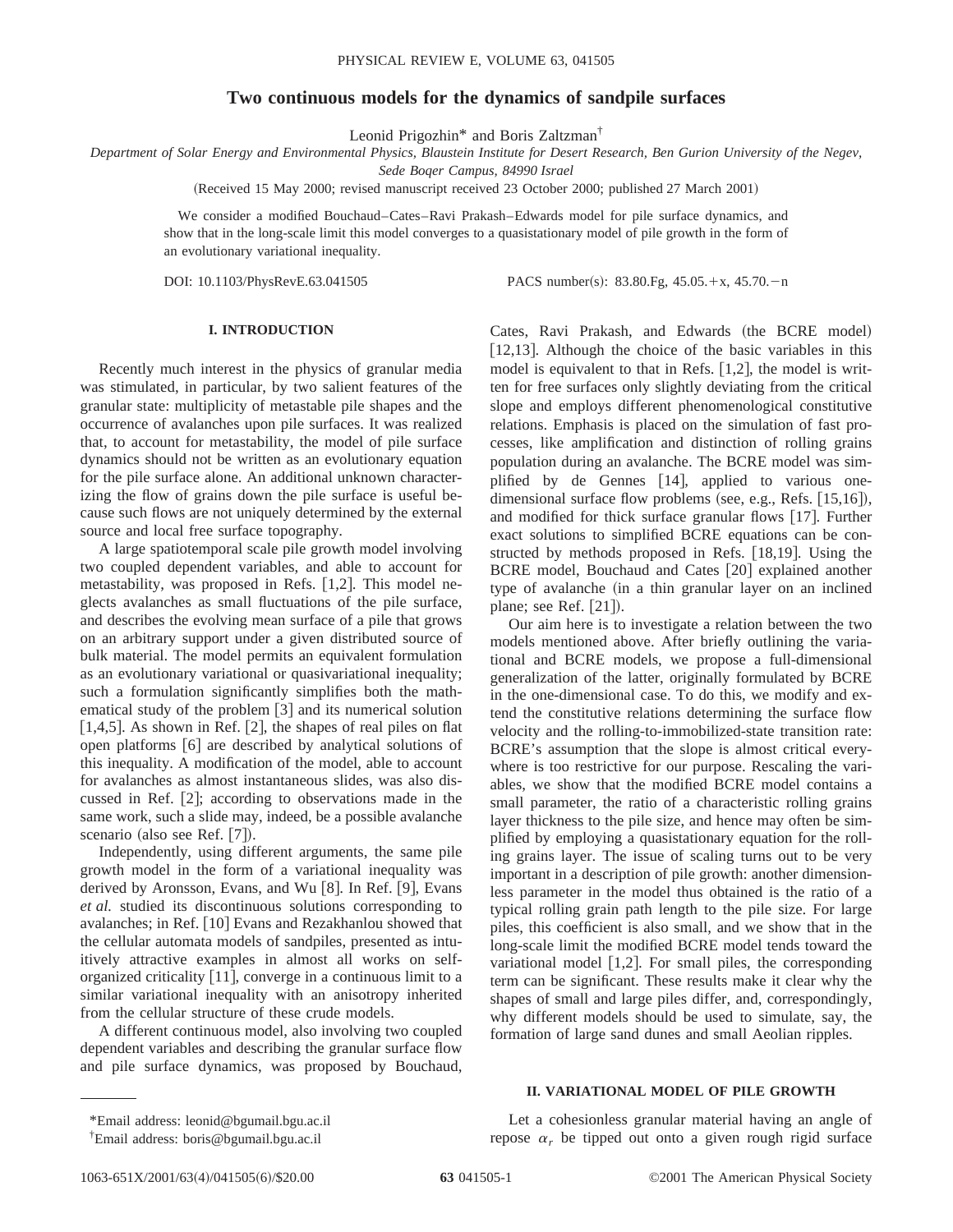$y=h_0(x)$ , where  $x=(x_1, x_2) \in \mathbb{R}^2$ . We want to find the shape of a pile thus generated.

The real process of pile growth is often intermittent: discharged granular material not only flows continuously over the pile slopes but is also able to build up and then to pour suddenly down the slope in an avalanche. However, the avalanches usually involve only a small amount of particles in a pile and cause small fluctuations of the pile free surface. The model  $\lceil 1,2 \rceil$  neglects these fluctuations, and is a model for the mean surface evolution. Whether the pile evolution is governed by a continuous surface flow or results from many small avalanches, the surface flow is typically confined to a thin boundary layer which is distinctly separated from the motionless bulk  $[22]$ .

Let us assume for simplicity that the support surface has no steep slopes, i.e.,

$$
|\nabla h_0| \le k,
$$

where  $k = \tan \alpha_r$  (see Refs. [1–3] for the general case). Assuming the bulk density of material in a pile is constant, we can write the conservation law as

$$
\partial_t h + \nabla \cdot \boldsymbol{q} = w,
$$

where  $h(x,t)$  is the free surface,  $q(x,t)$  is the horizontal projection of the flux of rolling particles, and  $w(x,t)$  the source intensity. We neglect the inertia and suppose that surface flow is directed toward the steepest descent,

$$
q=-m\nabla h,
$$

where

$$
m(x,t) \ge 0 \tag{1}
$$

is an *unknown* scalar function. The conservation law now takes the form

$$
\partial_t h - \nabla \cdot (m \nabla h) = w. \tag{2}
$$

It is assumed in this model that the surface slope angle cannot exceed the angle of repose,

$$
|\nabla h| \le k,\tag{3}
$$

and that no pouring occurs over the parts of the pile surface which are inclined less:

$$
|\nabla h(x,t)| < k \Rightarrow m(x,t) = 0.
$$
 (4)

To complete the model we have to specify the initial condition,

$$
h|_{t=0} = h_0, \tag{5}
$$

and a boundary condition. Let the granular material be allowed to leave the system freely through part  $\Gamma_1$  of the boundary of domain  $\Omega \subset \mathbb{R}^2$ , and the other part of the boundary,  $\Gamma_2$ , presents an impermeable wall. The boundary conditions are then



FIG. 1. Multivalued constitutive relation  $m = m(|\nabla h|)$ .

$$
h|_{\Gamma_1} = h_0|_{\Gamma_1}, \quad m\partial_n h|_{\Gamma_2} = 0.
$$
 (6)

The model  $(1)$ – $(6)$  contains two coupled unknowns: the free surface *h*, and an auxiliary function *m* determining the rolling grains flux magnitude. Conditions  $(1)$ ,  $(3)$ , and  $(4)$ define *m* as a *multivalued* function of  $|\nabla h|$ ; see Fig. 1.

The problem  $(1)$ – $(6)$  may be considered an anomalous diffusion problem, and solved by approximating this highly nonlinear multivalued relation. However, a better way to solve this problem is based on its following reformulation in the form of an evolutionary variational inequality (see Refs.  $[23]$  and  $[24]$  for variational inequalities in mechanics and physics and their numerical solution, respectively).

Let us define the set  $K$  of possible surfaces as

$$
K = \{ \varphi(x) \mid |\nabla \varphi| \le k, \varphi|_{\Gamma_1} = h_0|_{\Gamma_1} \}
$$

and the scalar product of two functions as  $(\phi, \psi)$  $=\int_{\Omega} \phi \psi dx$ . We can now consider the following problem (variational inequality):

Find 
$$
h(x,t)
$$
 such that  $h \in K$  for all  $t > 0$ ,  
\n $(\partial_t h - w, \varphi - h) \ge 0$  for all  $\varphi \in K$ , (7)  
\nand  $h|_{t=0} = h_0$ .

*Theorem.* Function  $h(x,t)$  is a solution of the variational inequality (7) if and only if there exists  $m(x,t)$  such that the pair  $\{h,m\}$  is a solution to  $(1)$ – $(6)$ .

The outline of the proof is given in Ref.  $[2]$  [see Ref.  $[3]$ ] for mathematical details and a proof of existence of a unique solution to the variational inequality  $(7)$ . It was also shown that the surface flux magnitude  $m(x,t)$  is, in this model, a Lagrange multiplier related to the pointwise constraint  $(3)$ . The values of such multipliers are not uniquely determined by the local conditions, which is the ''mathematical explanation'' of long-range interactions typical of extended dissipative systems in a critical (marginally stable) state; see Ref.  $\lceil 25 \rceil$ .

The model  $(1)$ – $(6)$  or, equivalently,  $(7)$ , has analytical solutions (see Ref.  $[2]$ ) describing the shapes of piles built up on flat platforms in the experiments  $[6]$ . The simplest of these solutions is the ideal cone growing below a point source  $w = w_0 \delta(x)$  on the support  $h_0(x) \equiv 0$ ,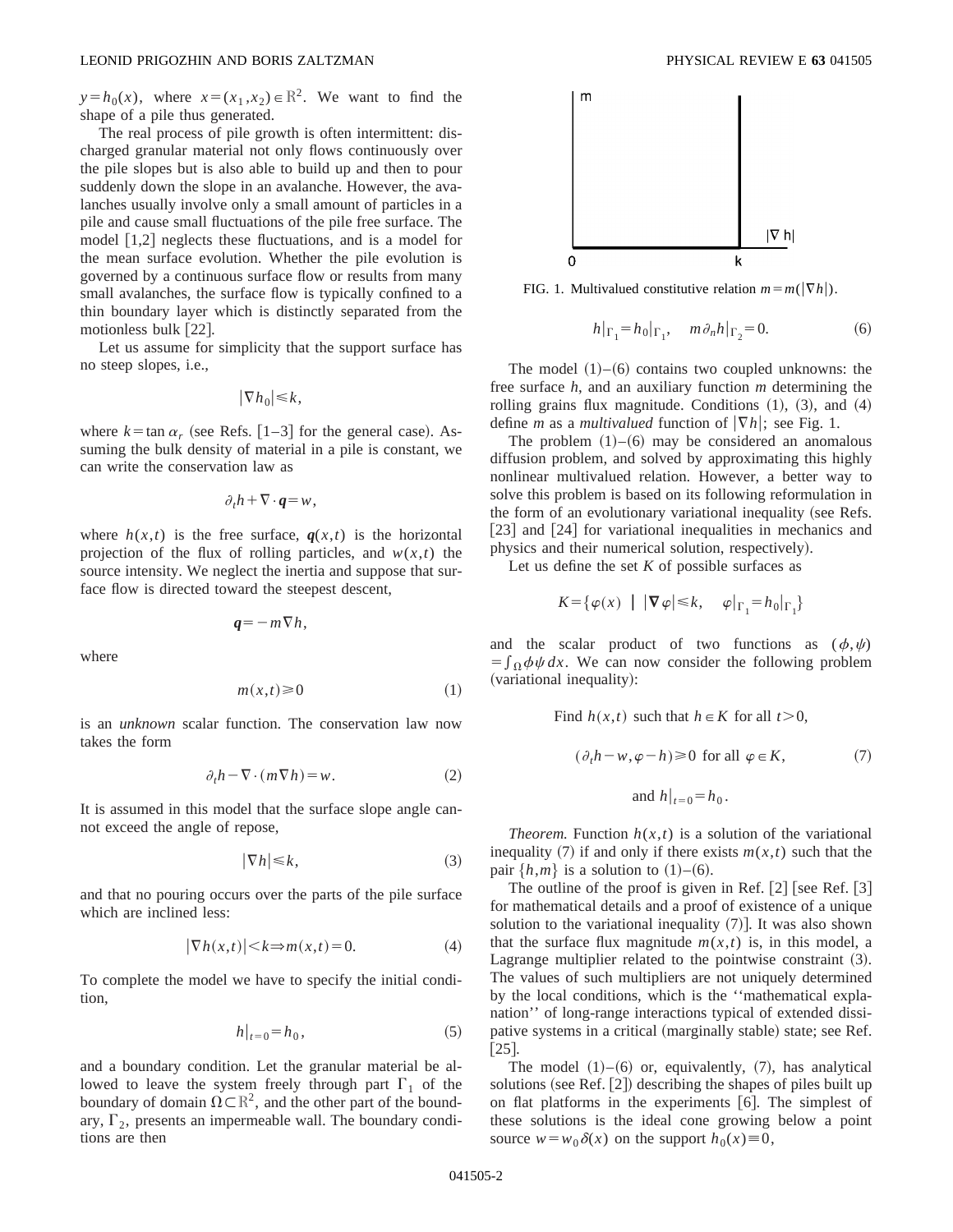$$
h(x,t) = k \max\{r(t) - |x|, 0\},\,
$$

where  $r(t)=(3w_0t/\pi k)^{1/3}$  is the radius of the cone base. Numerical solutions  $[1,4]$  also demonstrate simple geometrical structures that agree with one's sandbox memories. Although the model is simplified in many respects, it allows for the multiplicity of possible pile shapes. The avalanches may be introduced into the model as solution discontinuities (in time) triggered by sudden changes of the admissible set  $K$ (see Refs.  $[9,2]$ ), and are instantaneous events. On the time scale of a slow pile growth the life of an avalanche is, indeed, very short.

## **III. MODIFIED BCRE EQUATIONS**

The BCRE equations  $[12,13]$  involve two coupled variables: the pile height,  $y=h(x,t)$ , and the effective thickness (density) of the rolling grains layer,  $R(x,t)$   $\left[ R(x,t) d\Omega \right]$  is the volume that the material, currently rolling above the area  $d\Omega$ , would occupy in the pile]. The model has been formulated for a two-dimensional pile ( $x \in \mathbb{R}^1$ ); free surface slope deviations from the critical angle were assumed to be small. Original BCRE equations included diffusion terms to account for a nonlocality of grains dislodgement and for fluctuations of rolling grain velocity. Although diffusion plays a crucial role in BCRE's scenario of avalanches  $[12,13,20]$ , these terms were regularly omitted by other researchers who either assumed that diffusion was insignificant in their problems and simplified the model, or proposed a different avalanche scenario (see, e.g., Refs.  $[14,16,18,26]$ ). Below, we also omit the diffusion terms at first, but introduce small diffusion at a later stage as a means for model regularization in transition to a large-scale limit. Adding small diffusion (artificial viscosity) is often employed also to smooth the discontinuous solutions; see, e.g., Ref.  $[18]$ .

Simplified BCRE equations may be written as follows:

$$
\partial_t h = \Gamma[h, R], \quad \partial_t R + \partial_x (vR) = w - \Gamma[h, R].
$$

Here the term  $\Gamma[h, R]$  accounts for the conversion of rolling grains into immobilized grains and vice versa, *v* is the horizontal projection of rolling grains velocity, and  $w(x,t)$  is the source intensity (it is assumed that the tipped grains do not stick to the pile surface but join the rolling grains first).

Limiting their consideration to the slopes that are close to critical, BCRE assumed a constant downslope drift velocity *v*. The surface flux magnitude  $q = vR$  is thus determined solely by the rolling layer thickness *R*. Since in the previous model  $q = mk$  for the critical slopes, *m* and *R* play similar roles, and the two choices of basic variables,  $\{h,m\}$  and  $\{h, R\}$ , are essentially equivalent. The exchange term  $\Gamma$  in the BCRE model is linearized in a vicinity of the critical angle  $\alpha_r$  and is proportional (for thin surface flows) to *R*,  $\Gamma[h, R] = \gamma R(\alpha_r - \theta)$ , where  $\theta(x, t)$  is the surface slope angle and  $\gamma$  is a coefficient.

For a three-dimensional pile  $(x \in \mathbb{R}^2)$ , the model equations are similar,

$$
\partial_t h = \Gamma[h, R], \quad \partial_t R + \nabla \cdot (\boldsymbol{v} R) = w - \Gamma[h, R], \qquad (8)
$$

but the constitutive relations determining  $\boldsymbol{v}$  and, probably,  $\Gamma[h,R]$  should be modified; here we will follow Ref. [27]  $(a$ lso see Ref.  $[28]$ . We assume that the rolling particles drift toward the steepest descent of the free surface with a mean velocity  $v$  depending on the slope angle (the steeper the slope, the higher is the velocity). On their way downslope, these particles may be trapped and absorbed into the motionless bulk (the steeper the slope, the lower is the trapping rate  $\Gamma$ ). If the surface is horizontal, the mean flow velocity is zero and the trapping rate is maximal; for  $\theta = \alpha_r$  the rolling particles follow without trapping. Below, we will not consider the overcritical slopes, and also assume that the trapping rate is proportional to the amount of rolling grains *R*.

At least partially, this simplified picture can be justified by recent experimental, theoretical, and numerical studies on the motion of a spherical particle on a rough inclined plane [29,30]. For the relevant region of slope angles  $\theta$ , the energy dissipation due to the multiple shocks experienced by a moving particle is equivalent to the action of a viscous friction force  $[29]$ . Because of this such particles reach a constant mean velocity proportional to  $sin \theta$ . Sometimes, however, the particles are suddenly trapped in a well, and completely lose their momentum in the direction of motion  $[30]$ . Of course, conditions in the collective flow of grains over the pile surface are somewhat different. In particular, the flow velocity may depend on the thickness of rolling grains layer  $[31]$ , and the exchange rate is not exactly proportional to  $R$  [17]. Various improved dependencies can be incorporated into the model. The limiting behavior of the modified BCRE model is, however, robust, and does not depend on details. For clarity of presentation we will consider the long-scale limit of a thin-flow model, with the simplest phenomenological relations determining the flow velocity and the rolling-toimmobilized-state transition.

Since the mean velocity of the surface flow is proportional to sin  $\theta$  [29], its horizontal projection *v* is proportional to sin  $\theta$ cos  $\theta$ =tan  $\theta$ /(1+tan<sup>2</sup> $\theta$ ). Postulating that the flow is in the steepest descent direction, we obtain  $\mathbf{v} = -\mu \nabla h/(1$  $+|\nabla h|^2$ , where  $\mu$  is a coefficient. Simplifying this relation, we assume

$$
\mathbf{v} = -\mu \nabla h. \tag{9}
$$

The exchange rate  $\Gamma$  should not depend on the slope orientation, and we assume it to be a smooth decreasing function of  $|\nabla h|^2$  that becomes zero for critical slopes. Assuming  $\Gamma$  is proportional to  $R$  (thin flows), we arrive at

$$
\Gamma[h,R] = \gamma R \left( 1 - \frac{|\nabla h|^2}{k^2} \right) \tag{10}
$$

as the simplest constitutive relation  $[27]$ . We will now derive a dimensionless formulation for the modified BCRE model [Eqs.  $(8)–(10)$ ].

The parameters in this model have the following dimensions:  $\lceil \gamma \rceil = T^{-1}$  and  $\lceil \mu \rceil = T^{-1}$ . Let us denote by  $\bar{w}$  the characteristic intensity of the external source;  $\lceil \overline{w} \rceil = \mathcal{L}T^{-1}$ . The three length scales characterizing the pile surface dynamics and surface granular flow may be defined as follows: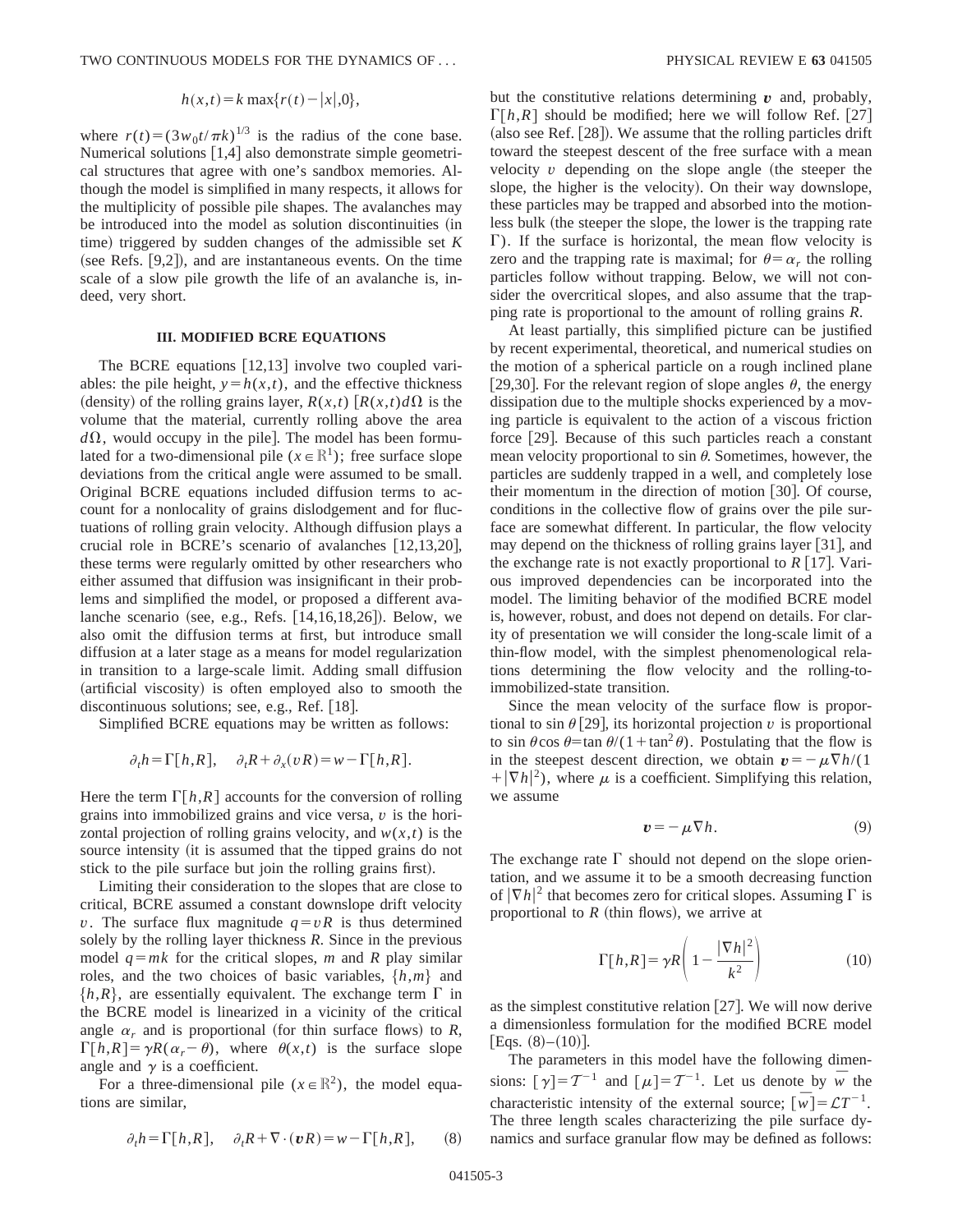$(i)$  the typical thickness of the rolling grains layer,  $L_R$  $=\overline{w}/\gamma$ ; (ii) the mean path of a rolling particle before it is trapped strongly depends on the slope steepness but, for a fixed subcritical slope, is proportional to the ratio  $L_p = \mu/\gamma$ characterizing the competition between rolling and trapping; and  $(iii)$  the pile size  $L$ .

The time  $T = L/\overline{w}$  needed for a source with given intensity  $\overline{w}$  to produce a pile of size *L* may be used as a long time scale. Rescaling the variables,

$$
x' = \frac{1}{L}x
$$
,  $h' = \frac{1}{L}h$ ,  $R' = \frac{1}{L_R}R$ ,  $w' = \frac{1}{w}w$ ,  $t' = \frac{1}{T}t$ ,

we arrive at the following dimensionless formulation:

$$
\partial_t h = \Gamma[h, R],\tag{11}
$$

$$
\frac{L_R}{L} \partial_t R - \frac{L_P}{L} \nabla \cdot (R \nabla h) = w - \Gamma[h, R], \tag{12}
$$

$$
\Gamma[h,R] = R\left(1 - \frac{|\nabla h|^2}{k^2}\right).
$$
 (13)

Typically,  $L_R \ll L_P \ll L$ . The first coefficient in Eq. (12) is very small, so it may often be possible to omit the corresponding term and use a quasistationary equation for the rolling layer. Such an approach was already employed in a simulation of the dynamics of sand ripples; see Ref. [27]. The second coefficient  $L_P/L$  may be significant for small piles, like sand ripples, but becomes small too for large piles. Further simplification of the model is then appropriate.

### **IV. LONG-SCALE LIMIT OF BCRE MODEL**

Let us denote  $\nu = L_P / L$ , and study the  $\nu \rightarrow 0$  behavior of the model [Eqs.  $(11)–(13)$ ]. This limit corresponds to the case of large piles  $(L \ge L_p)$ . We want to show that in this limit the pile shape evolution is described by the variational inequality  $(7)$  which remains invariant under the rescaling employed.

Physically, the situation is clear: although the model  $[Eqs.$  $(11)–(13)$  permits grains to roll down upon any inclined slope, the rolling particles are quickly stopped and their paths are short compared to the pile size for all except the almost critical slopes. This is essentially what is assumed in the model  $[1,2]$ , which permits rolling upon the critical slopes only. Mathematically, the situation is somewhat more complicated.

Since  $L_R \ll L_P$ , we assume  $L_R/L$  is  $o(v)$  and set  $L_R/L$  $= v\lambda(v)$ , where  $\lambda$  tends to zero as  $v \rightarrow 0$ . Let us introduce a new variable,  $m = vR$ , define  $\psi(u) = 1 - u^2/k^2$ , and rewrite the model [Eqs.  $(11)–(13)$ ] as

$$
\partial_t h = \frac{m \psi(|\nabla h|)}{\nu}, \quad \lambda \partial_t m - \nabla \cdot (m \nabla h) = w - \frac{m \psi(|\nabla h|)}{\nu}.
$$

For any  $\nu$  > 0 this system consists of two coupled hyperbolic equations. The second equation, which can be regarded as an equation for *m*, contains in its main part the coefficient  $\nabla h$ which may be discontinuous. The theory for such equations is complicated and not well developed. To circumvent the difficulty, we add small diffusion to both equations and consider the regularized models

$$
\partial_t h = \frac{m \psi(|\nabla h|)}{\nu} + \varepsilon_h \Delta h,\tag{14}
$$

$$
\lambda \partial_t m - \nabla \cdot (m \nabla h) = w - \frac{m \psi(|\nabla h|)}{\nu} + \varepsilon_m \Delta m, \qquad (15)
$$

where the positive coefficients  $\varepsilon_h(\nu)$  and  $\varepsilon_m(\nu)$  vanish as  $\nu$ tends to zero. It should be noted that, although small diffusion may be physically meaningful and has been included into the original BCRE formulation  $[12,13]$ , here we introduce it merely as a parabolic regularization of hyperbolic equations convenient for analyzing the model's behavior at  $\nu \rightarrow 0$ .

We assume the same initial and boundary conditions, [Eqs.  $(5)$  and  $(6)$  correspondingly] for the function *h*. The non-negative values of *m* both in  $\Omega$  at  $t=0$  and on the boundary of this domain for  $t > 0$  may be arbitrary: these initial and boundary conditions result only in the appearance of boundary layers in the solution for any finite  $\nu$  > 0 and are lost in the  $\nu \rightarrow 0$  limit. Rigorously, convergence of the problem  $(14)$ ,  $(15)$  to variational inequality  $(7)$  is considered elsewhere  $[32]$ . Here we present a simplified scheme of the proof and avoid technicalities.

The main step is, as usual, to obtain uniform in  $\nu > 0$  *a priori* estimates on the solutions of Eqs. (14) and (15). First, taking the gradient and multiplying by  $\nabla h$ , from Eq. (14) we derive a parabolic partial differential equation for  $|\nabla h|^2$ . Since  $\psi(k)=0$  and  $|\nabla h_0|\leq k$ , we are able, using the maximum principle for this equation, to show that for  $\nu > 0$ .

$$
|\nabla h| \le k \quad \text{for all } (x, t); \quad h \text{ is uniformly bounded.}
$$
 (16)

Second, using the non-negativeness of the source function  $w(x,t)$ , and applying the maximum principle to Eq.  $(15)$ , we deduce that for each  $\nu > 0$ ,

$$
m \ge 0 \quad \text{for all } (x, t). \tag{17}
$$

Applying estimates  $(16)$  and  $(17)$  to Eq.  $(14)$  we obtain

$$
m\psi(|\nabla h|) = O(\nu). \tag{18}
$$

Sending  $\nu$  to zero in (16), (17), and (18), we establish the fulfillment in this limit of conditions  $(1)$ ,  $(3)$ , and  $(4)$ . Finally, adding Eqs.  $(14)$  and  $(15)$ , we obtain

$$
\lambda \partial_t m + \partial_t h - \nabla \cdot (m \nabla h) = w + \varepsilon_h \Delta h + \varepsilon_m \Delta m.
$$

Since  $\lambda$ ,  $\varepsilon_h$ , and  $\varepsilon_m$  vanish as  $\nu \rightarrow 0$ , we can show that the corresponding limits of *h* and *m* satisfy also the balance equation  $(2)$  in some weak (integral) sense. This completes the proof, because the model  $(1)$ – $(6)$  is equivalent to the variational inequality  $(7)$ .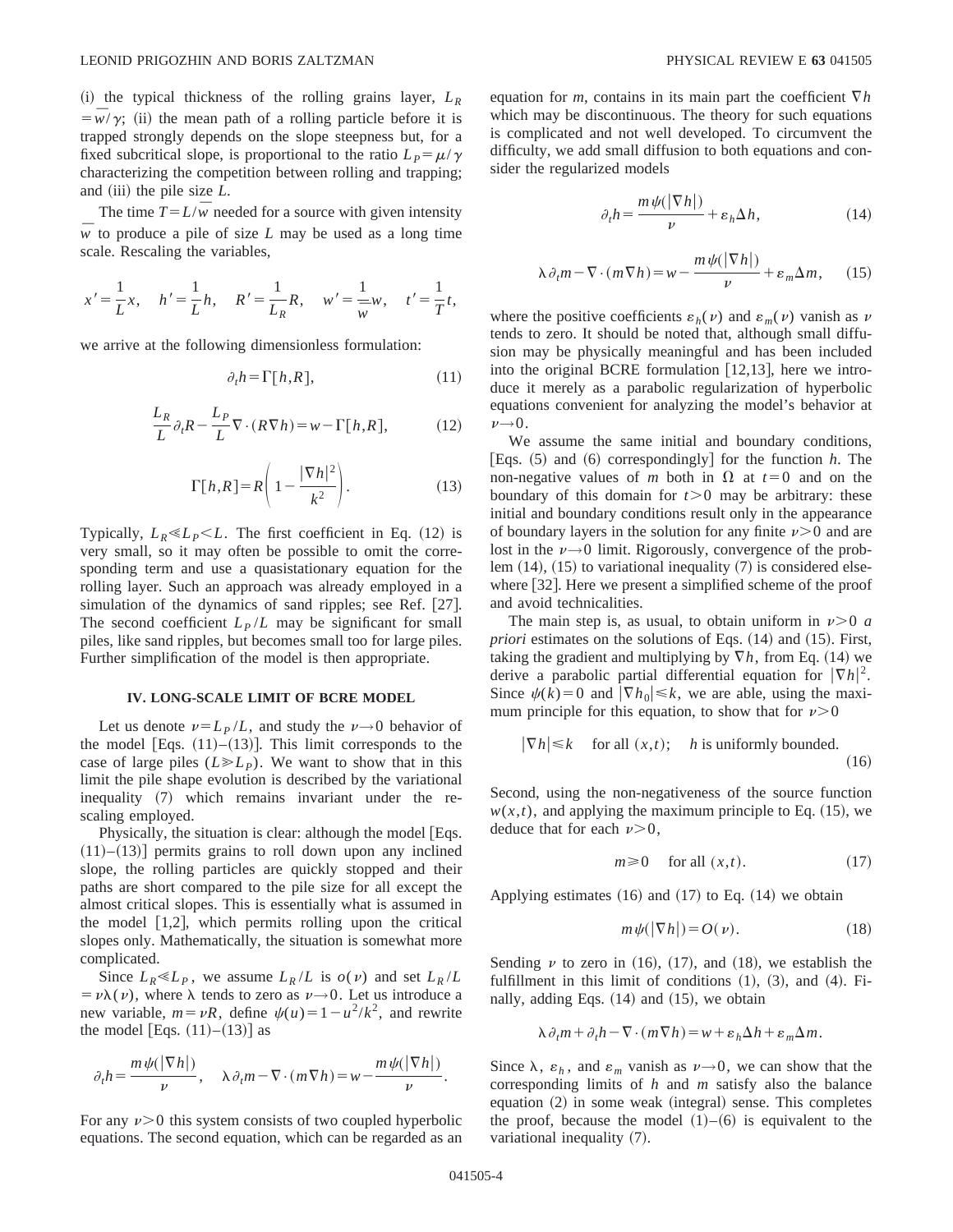

FIG. 2. Piles growing below a pointlike source. (a) Digitized image of a small polenta pile; see Alonso and Herrmann [33]. Different gray levels show the pile at different stages of growth; the curved tails near the pile bottom remain short. (b) Large conical pile; photo by Slater [34].

To illustrate this result we will now compare solutions of the BCRE-type model [Eqs.  $(14)$  and  $(15)$ ], solutions of variational inequality  $(7)$ , and real shapes of small and large piles. Let us consider first a pile growing under a point source on an infinite horizontal support  $h_0=0$ . Although in this case the piles are known to be almost perfect cones, sometimes one can note  $[33]$  curved tails near the bottom of a small pile  $[Fig. 2(a)]$ . As the pile becomes larger, the tail remains of only, say, tens of grain diameters long, so the tail of a large pile is difficult to see [Fig.  $2(b)$ ].

The modified BCRE model [Eqs.  $(14)$  and  $(15)$ ] describes this situation quite satisfactorily  $(Fig. 3)$ . (Here we omitted small diffusion terms added for regularization, and solved the equations numerically for  $\varepsilon_h = \varepsilon_m = 0, \lambda = 0.1 \nu$ , and two different values of the parameter  $\nu$ .) Although the tails of small piles ( $\nu$ =0.2) are clearly seen, tails of the larger piles  $(\nu=0.01)$  is difficult to detect. We see also that piles, predicted by the BCRE model with small  $\nu$  and  $\lambda$ , are very close to the growing ideal cone, the analytical solution of the variational inequality  $(7)$ . It may be noted that for small values of  $\nu$  and  $\lambda$  the model equations are stiff, and their numerical solution becomes difficult. Thus, even using the implicit finite-difference approximation of Eqs.  $(14)$  and  $(15)$ , we needed  $10<sup>5</sup>$  time steps in the latter example.

Analytical quasistationary solution to the modified BCRE equations  $(14)$  and  $(15)$  without diffusion can be found in the one-dimensional vessel-filling problem considered previ-



FIG. 3. Piles growing below a pointlike source. Numerical solution of Eqs. (14) and (15) with  $\varepsilon_h = \varepsilon_m = 0$ ,  $m|_{t=0} = 0$ ,  $\lambda = 0.1 \nu$ , and  $k=1$ . (a) Small piles,  $\nu=0.2$ . (b) Solid line: large piles,  $\nu$  $=0.01$ ; dashed line: analytical solution of variational inequality (7).

ously in Ref. [16] for the BCRE model with constant drift velocity of particles. Let the domain  $\Omega = (0,L)$  be bounded by two vertical walls, and  $w = w_0 \delta(x - L/2)$ . Assuming  $\partial_t h$  $\equiv c$  and  $\partial_t m \equiv 0$ , we obtain

$$
c = \frac{m}{\nu} \left( 1 - \frac{|h'_x|^2}{k^2} \right),\tag{19}
$$



FIG. 4. Geomorphological patterns on two different scales. Photo by © Carr Clifton, reproduced with his kind permission.